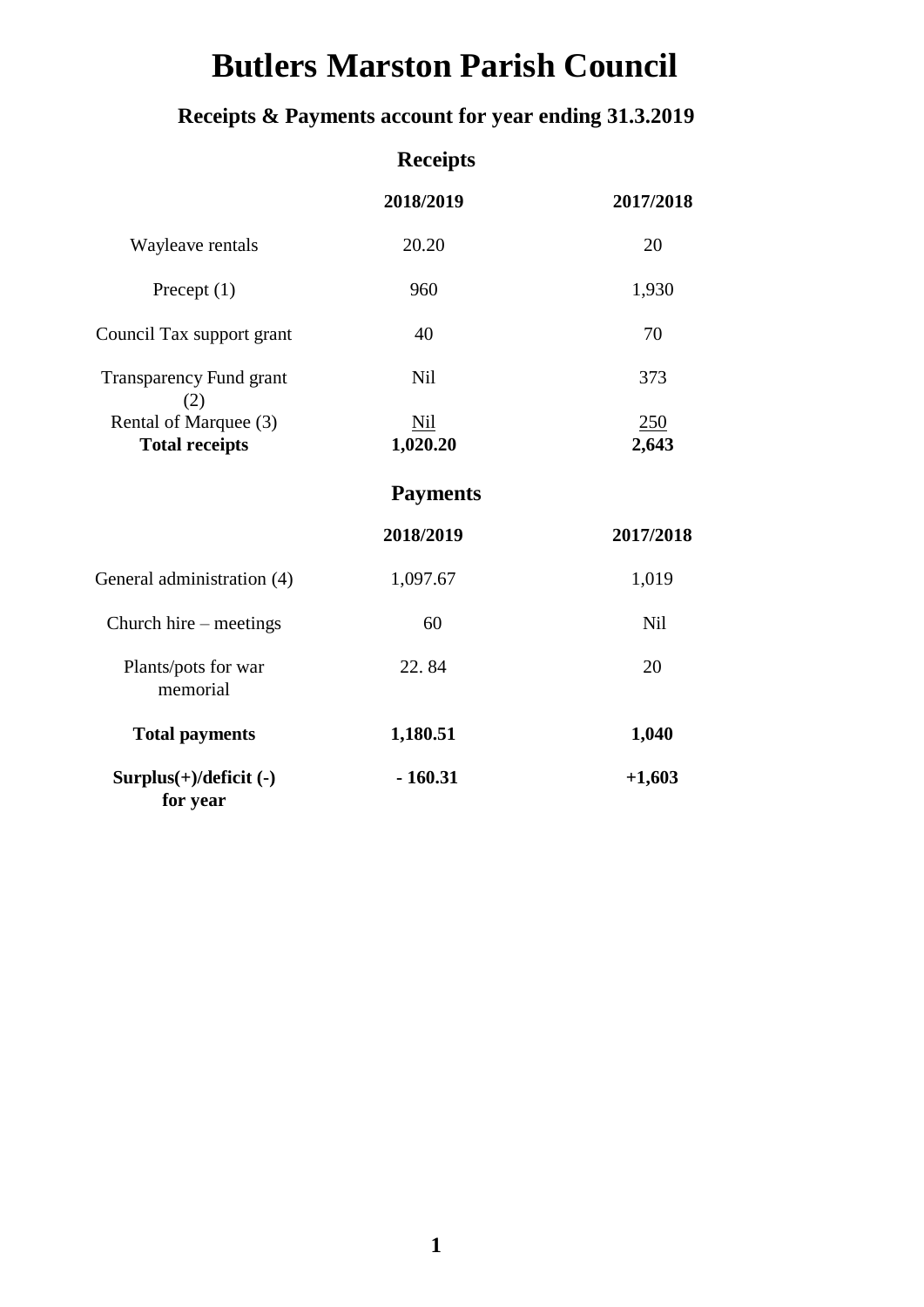#### **Cumulative fund balance**

| As at 1 April 2018          | 2,668  | 1,065    |
|-----------------------------|--------|----------|
| $+\prime$ - surplus/deficit | $-160$ | $+1,603$ |
|                             | 2,508  | 2,668    |

### **As at 31.3.2019 these funds are represented by :**

| Lloyds TSB current | 2,508.04 | 2,668 |
|--------------------|----------|-------|
| account            |          |       |

#### **Bank Reconciliation**

| Balance @ 1.4.2018                        | 2,668.35 |
|-------------------------------------------|----------|
| Plus receipts                             | 1,020.20 |
| Less payments                             | 1,180.51 |
|                                           |          |
| Balance as at 31.3.2019 as per cash book  | 2,508.04 |
|                                           |          |
| Bank reconciliation @ 31.3.2019           | 2,508.04 |
|                                           |          |
| Balance @ 31.3.2019 as per bank statement | 2,508.04 |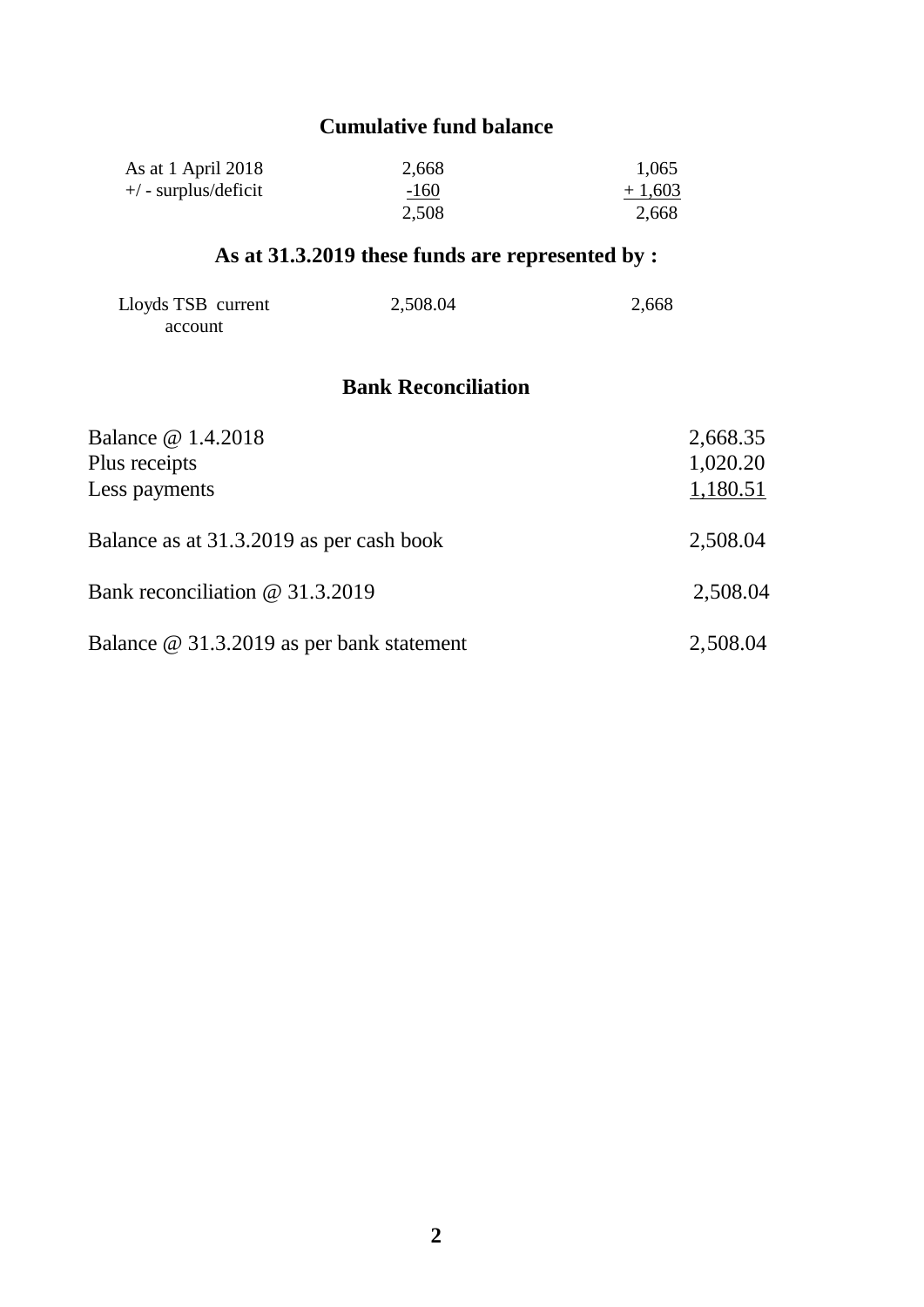## **Butlers Marston Parish Council**

|                   | Receipts 1.4.2018 – 31.3.2019 |                         |
|-------------------|-------------------------------|-------------------------|
| Date<br>26.4.2018 | <b>Description</b><br>Precept | <b>Amount</b><br>480.00 |
| 26.4.2018         | Council tax support<br>grant  | 20.00                   |
|                   |                               |                         |

|           | <b>Total</b>                 | 1,020.20 |
|-----------|------------------------------|----------|
| 8.1.2019  | Wayleave rental              | 20.20    |
| 27.9.2018 | Council tax support<br>grant | 20.00    |
| 27.9.2018 | Precept                      | 480.00   |

#### **Payments 1.4.2018 – 31.3.2019**

| Date       | <b>Description</b>      | <b>Amount</b> | <b>Cheque number</b> |
|------------|-------------------------|---------------|----------------------|
| 15.5.2018  | Hire of church          | 60.00         | 503                  |
|            | WALC subscriptions      |               |                      |
| 16.5.2018  | 2018-2019               | 104.00        | 504                  |
| 16.5.2018  | Website fees            | 74.25         | 505                  |
| 28.6.2018  | Plants for war memorial | 16.89         | 506                  |
| 24.10.2018 | Insurance               | 219.42        | 507                  |
| 24.10.2018 | Clerk's fees            | 700.00        | 508                  |
| 24.10.2018 | Plants for war memorial | 5.95          | 509                  |
|            | <b>Total</b>            | 1,180.51      |                      |

#### **Details of expenditure on general administration**

| Subscription to Warks & West Midlands association of local councils | 104.00   |
|---------------------------------------------------------------------|----------|
| Insurance & insurance tax                                           | 219.42   |
| Clerk's fees                                                        | 700.00   |
| Website fees                                                        | 74.25    |
| Total                                                               | 1.097.67 |